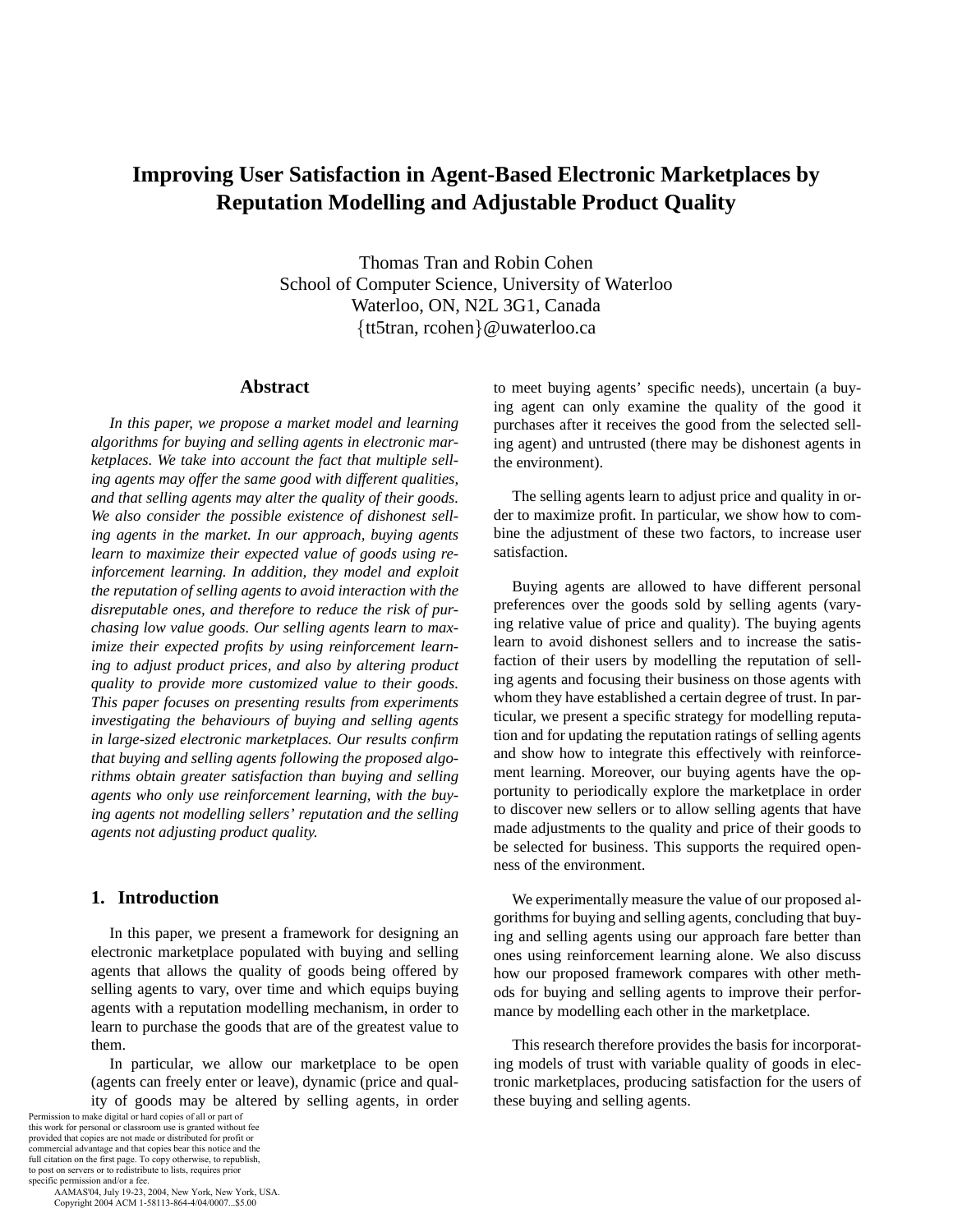#### **2. The Proposed Algorithms**

In this section we present our agent market model and propose the learning algorithms for buying and selling agents in electronic marketplaces, based on reputation modelling and reinforcement learning.

### **2.1. The Agent Market Model**

We model the agent environment as an open marketplace which is populated with economically-motivated agents. The nature of an open marketplace allows the economic agents, which we classify as *buyers* and *sellers*, to freely enter or leave the market. Buyers and sellers are self-interested agents whose goal is to maximize their own benefit.

Our market environment is rooted in an information delivery infrastructure such as the Internet, which provides agents with virtually direct and free access to all other agents. The process of buying and selling goods is realized via a *contract-net* like mechanism [2, 6], which consists of three elementary phases:

- *(i)* When a buyer  $b$  is in need of some good  $g$ , it will announce its request for that good to all the sellers in the market, using multi-cast or possibly broadcast.
- *(ii)* After receiving the request from *b*, those sellers that have good g available for sales will send a message to b, stating their price bids for delivering the good.
- *(iii)* Buyer *b* evaluates the submitted bids and selects a suitable seller to purchase good  $g$ . Buyer  $b$  then pays the chosen seller and receives the good from that seller.

Thus, the buying and selling process can be viewed as an *auction* where sellers play the role of bidders and buyers play the role of auctioneers, and a seller is said to be *winning the auction* if it is able to sell its good to the buyer.

To make our marketplace more realistic and also more interesting, we assume that

- The quality of a good offered by different sellers may not be the same.
- A seller may alter the quality (in addition to the price) of its goods.
- It is possible that some dishonest sellers exist in the market.
- A buyer can examine the quality of the good it purchases only after it receives that good from the selected seller.
- Each buyer has some way to evaluate the good it purchases, based on the price and the quality of the good received.

Permission to make digital or hard copies of all or part of this work for personal or classroom use is granted without fee provided that copies are not made or distributed for profit or commercial advantage and that copies bear this notice and the full citation on the first page. To copy otherwise, to republish, to post on servers or to redistribute to lists, requires prior specific permission and/or a fee.

 AAMAS'04, July 19-23, 2004, New York, New York, USA. Copyright 2004 ACM 1-58113-864-4/04/0007...\$5.00

#### **2.2. Buying Algorithm**

Consider the scenario where a buyer  $b$  announces its request for some good q. Let  $G$  be the set of goods,  $P$  be the set of prices, and  $S$  be the set of all sellers in the marketplace.  $G$ ,  $P$ , and  $S$  are finite sets.

Buyer b models the reputation of all sellers in the market using function  $r^b : S \mapsto (-1, 1)$ , which is called the *reputation function* of b. Initially, buyer b sets the *reputation rating*  $r^b(s) = 0$  for every seller  $s \in S$ . After each transaction with a seller  $s$ , buyer  $b$  will update (increase or decrease)  $r^{b}(s)$  depending on whether or not s satisfies b in the transaction. A seller s is considered *reputable* by buyer b if  $r^b(s) > \Theta$ , where  $\Theta$  is buyer b's *reputation threshold*  $(0 < \Theta < 1)$ . A seller *s* is considered *disreputable* by buyer b if  $r^b(s) \leq \theta$ , where  $\theta$  is buyer b's *disreputation threshold* (−1 <  $\theta$  < 0). A seller s with  $\theta$  <  $r^b(s)$  <  $\Theta$  is neither reputable nor disreputable to buyer  $b$ . In other words,  $b$ does not have enough information to decide on the reputation of s. Let  $S_r^b$  and  $S_{dr}^b$  be the sets of reputable and disreputable sellers to buyer b respectively, i.e.,

$$
S_r^b = \{ s \in S \mid r^b(s) \ge \Theta \} \subseteq S,\tag{1}
$$

and

Sb

$$
S_{dr}^b = \{ s \in S \mid r^b(s) \le \theta \} \subseteq S. \tag{2}
$$

Buyer b will focus its business on the reputable sellers and stay away from the disreputable ones.

Buyer b estimates the expected value of the goods it purchases using the *expected value function*  $f^b : G \times P \times S \mapsto$ R. Hence, the real number  $f^b(g, p, s)$  represents buyer b's expected value of buying good  $g$  at price  $p$  from seller  $s$ .

Since multiple sellers may offer good  $g$  with different qualities and a seller may alter the quality of its goods, buyer b puts more trust in the sellers with good reputation. Thus, it chooses among the reputable sellers in  $S_r^b$  a seller  $\hat{s}$  that offers good  $g$  at price  $p$  with maximum expected value:

$$
\hat{s} = \arg \max_{s \in S_r^b} f^b(g, p, s), \tag{3}
$$

where arg is an operator such that arg  $f^b(g, p, s)$  returns s.

If no sellers in  $S_r^b$  submit bids for delivering g (or if  $S_r^b = \emptyset$ ), then buyer *b* will have to choose a seller  $\hat{s}$  from the non-reputable sellers, provided that  $\hat{s}$  is not a disreputable seller:

$$
\hat{s} = \arg \max_{s \in (S - (S_r^b \cup S_{dr}^b))} f^b(g, p, s).
$$
 (4)

In addition, with a small probability  $\rho$ , buyer b chooses to explore (rather than exploit) the marketplace by randomly selecting a seller  $\hat{s} \in (S - S_{dr}^b)$ . This gives buyer b an opportunity to discover new reputable sellers. Initially, the value of  $\rho$  should be set to 1, then decreased over time to some fixed minimum value determined by b.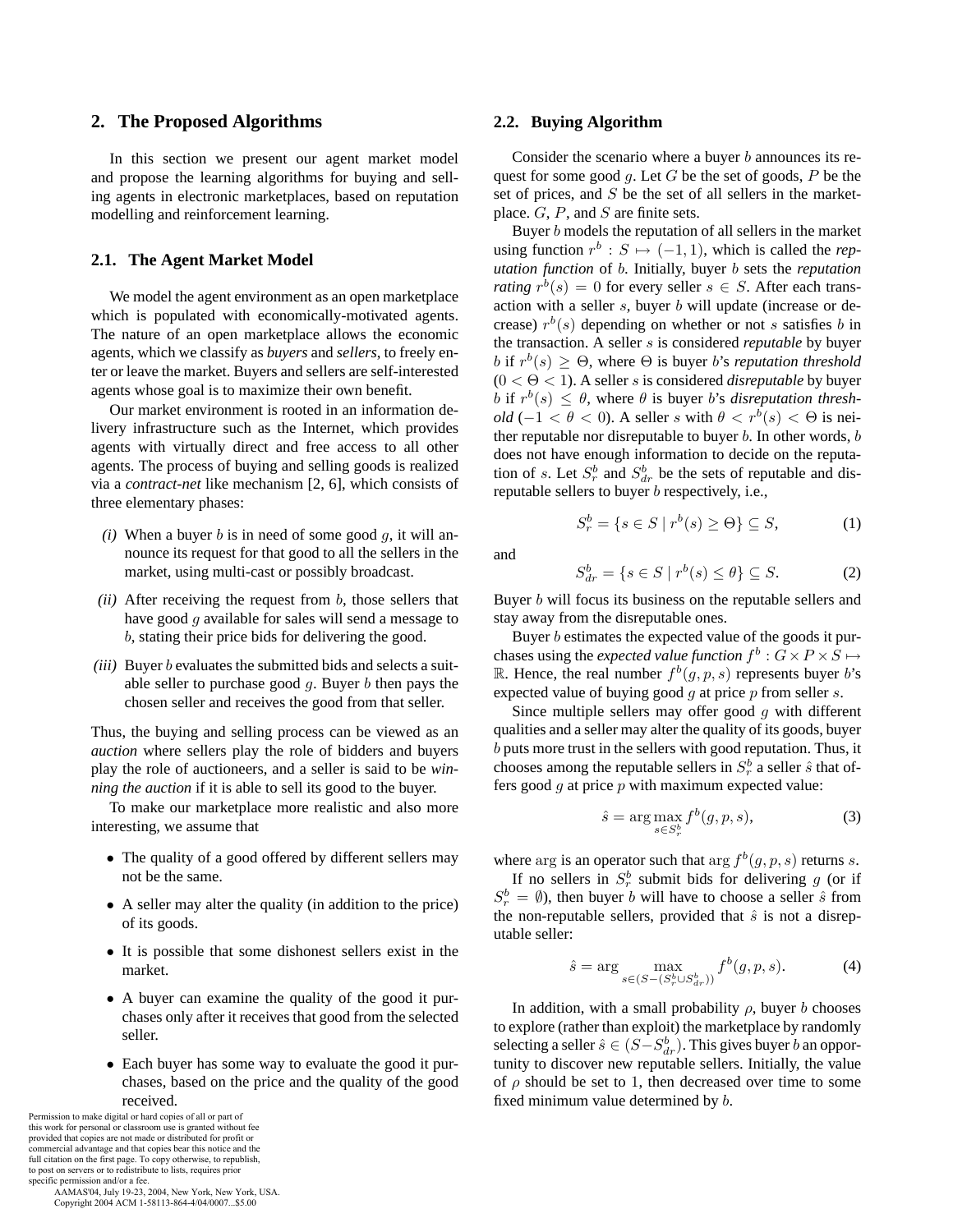After paying seller  $\hat{s}$  and receiving good q, buyer b can examine the quality  $q \in Q$  of good g, where Q is a finite set of real values representing product qualities. It then calculates the true value of good g using the *true product value function*  $v^b$  :  $G \times P \times Q \mapsto \mathbb{R}$ . For instance, if buyer b considers the quality of good  $g$  to be twice more important than its price, it may set  $v^b(g, p, q) = 2q - p$ .

The expected value function  $f^b$  is now incrementally learned in a reinforcement learning framework:

$$
\Delta = v^b(g, p, q) - f^b(g, p, \hat{s}),\tag{5}
$$

$$
f^{b}(g, p, \hat{s}) \leftarrow f^{b}(g, p, \hat{s}) + \alpha \Delta, \tag{6}
$$

where  $\alpha$  is called the *learning rate*  $(0 \le \alpha \le 1)$ . Similar to  $\rho$ , the learning rate  $\alpha$  should initially be set to a starting value of 1 and then reduced over time to a fixed minimum value chosen depending on individual buyers.

Thus, if  $\Delta = v^b(g, p, q) - f^b(g, p, \hat{s}) \ge 0$  then  $f^b(g, p, \hat{s})$ is updated with the same or a greater value than before. This means that seller  $\hat{s}$  has a good chance to be chosen by buyer  $b$  again if it continues offering good  $g$  at price  $p$  in the next auction. Conversely, if  $\Delta < 0$  then  $f^b(g, p, \hat{s})$  is updated with a smaller value than before. This implies that seller  $\hat{s}$ may not be selected by buyer  $b$  in the next auction if it continues selling good  $q$  at price  $p$ .

In addition to updating the expected value function, the reputation rating  $r^b(\hat{s})$  of seller  $\hat{s}$  also needs to be updated. Let  $\vartheta^b(q) \in \mathbb{R}$  be the product value that buyer b demands for good g. In other words, the demanded product value  $\vartheta^b(g)$  is buyer b's threshold for the true product value  $v^b(g, p, q)$ . We use a reputation updating scheme motivated by that proposed in [11] as follows:

If  $v^b(q, p, q) - \vartheta^b(q) \geq 0$ , that is, if seller  $\hat{s}$  offers good g with value greater than or equal to the value demanded by buyer b, then its reputation rating  $r^b(\hat{s})$  is increased by

$$
r^{b}(\hat{s}) \leftarrow \begin{cases} r^{b}(\hat{s}) + \mu(1 - r^{b}(\hat{s})) & \text{if } r^{b}(\hat{s}) \ge 0, \\ r^{b}(\hat{s}) + \mu(1 + r^{b}(\hat{s})) & \text{if } r^{b}(\hat{s}) < 0, \end{cases}
$$
(7)

where  $\mu$  is a positive factor called the *cooperation factor*<sup>1</sup>  $(\mu > 0).$ 

Otherwise, if  $v^b(g, p, q) - \vartheta^b(g) < 0$ , that is, if seller  $\hat{s}$ sells good  $q$  with value less than that demanded by buyer  $b$ , then its reputation rating  $r^b(\hat{s})$  is decreased by

$$
r^{b}(\hat{s}) \leftarrow \begin{cases} r^{b}(\hat{s}) + \nu(1 - r^{b}(\hat{s})) & \text{if } r^{b}(\hat{s}) \ge 0, \\ r^{b}(\hat{s}) + \nu(1 + r^{b}(\hat{s})) & \text{if } r^{b}(\hat{s}) < 0, \end{cases}
$$
 (8)

where ν is a negative factor called the *non-cooperation factor*<sup>2</sup> ( $\nu$  < 0).

Permission to make digital or hard copies of all or part of this work for personal or classroom use is granted without fee provided that copies are not made or distributed for profit or commercial advantage and that copies bear this notice and the full citation on the first page. To copy otherwise, to republish, to post on servers or to redistribute to lists, requires prior specific permission and/or a fee.

 AAMAS'04, July 19-23, 2004, New York, New York, USA. Copyright 2004 ACM 1-58113-864-4/04/0007...\$5.00

The set of reputable sellers to buyer  $b$  now needs to be updated based on the new reputation rating  $r^b(\hat{s})$ , as in one of the following two cases:

• If  $(\hat{s} \in S_r^b)$  and  $(r^b(\hat{s}) < \Theta)$  then buyer b no longer considers  $\hat{s}$  as a reputable seller, i.e.,

$$
S_r^b \leftarrow S_r^b - \{\hat{s}\}.\tag{9}
$$

• If  $(\hat{s} \notin S_r^b)$  and  $(r^b(\hat{s}) \ge \Theta)$  then buyer b now considers  $\hat{s}$  as a reputable seller, i.e.,

$$
S_r^b \leftarrow S_r^b \cup \{\hat{s}\}.\tag{10}
$$

Finally, the set of disreputable sellers also needs to be updated:

• If  $(\hat{s} \notin S_{dr}^b)$  and  $(r^b(\hat{s}) \leq \theta)$  then buyer b now considers  $\hat{s}$  as a disreputable seller, i.e.,

$$
S_{dr}^b \leftarrow S_{dr}^b \cup \{\hat{s}\}.\tag{11}
$$

**2.2.1. Setting**  $\mu$  **and**  $\nu$  The co-operation and noncooperation factors,  $\mu$  and  $\nu$ , are used to adjust the reputation ratings of sellers once the buyer has examined the quality of the good purchased.

To protect itself from dishonest sellers, buyer  $b$  may require  $|\nu| > |\mu|$  to implement the traditional assumption that reputation should be difficult to build up, but easy to tear down. Moreover, buyer b may vary  $\mu$  and  $\nu$  as increasing functions of the true product value  $v^b$  to reflect the common idea that a transaction with higher value should be more appreciated than a lower one (i.e., the reputation rating of a seller that offers higher true product value should be better increased and vice versa).

In particular, we propose the following equations for the calculation of  $\mu$  and  $\nu$ . If  $v^b(g, p, q) - \vartheta^b(g) \geq 0$ , we define the cooperation factor  $\mu$  as

$$
\mu = \begin{cases} \frac{v^b(g, p, q) - v^b(g)}{\Delta v^b} & \text{if } \frac{v^b(g, p, q) - v^b(g)}{\Delta v^b} > \mu_{min}, \\ \mu_{min} & \text{otherwise,} \end{cases}
$$
(12)

where  $\Delta v^b = v_{max}^b - v_{min}^b$  with  $v_{max}^b$  and  $v_{min}^b$  being the maximum and minimum value of the true product value function  $v^b(g, p, q)^3$ . We prevent  $\mu$  from becoming zero when  $v^b(g, p, q) = \vartheta^b(g)$  by using the value  $\mu_{min}$ .

However, if  $v^b(g, p, q) - \vartheta^b(g) < 0$ , we define the noncooperation factor  $\nu$  as

$$
\nu = \lambda \left( \frac{v^b(g, p, q) - v^b(g)}{\Delta v^b} \right),\tag{13}
$$

where  $\lambda$  is called the *penalty factor* ( $\lambda > 1$ ) to implement the above mentioned idea that  $|\nu|$  should be greater than  $|\mu|$ .

<sup>1</sup> Buyer b will consider seller  $\hat{s}$  as being *cooperative* if the good  $\hat{s}$  sells to  $b$  has value greater than or equal to that demanded by  $b$ .

<sup>2</sup> Buyer *b* will consider seller *s* as being *non-cooperative* if the good  $\hat{s}$ sells to  $b$  has value less than that demanded by  $\overline{b}$ .

<sup>3</sup>  $v^b max$  and  $v^b_{min}$  are derived from the maximum and minimum elements of the finite sets P and Q.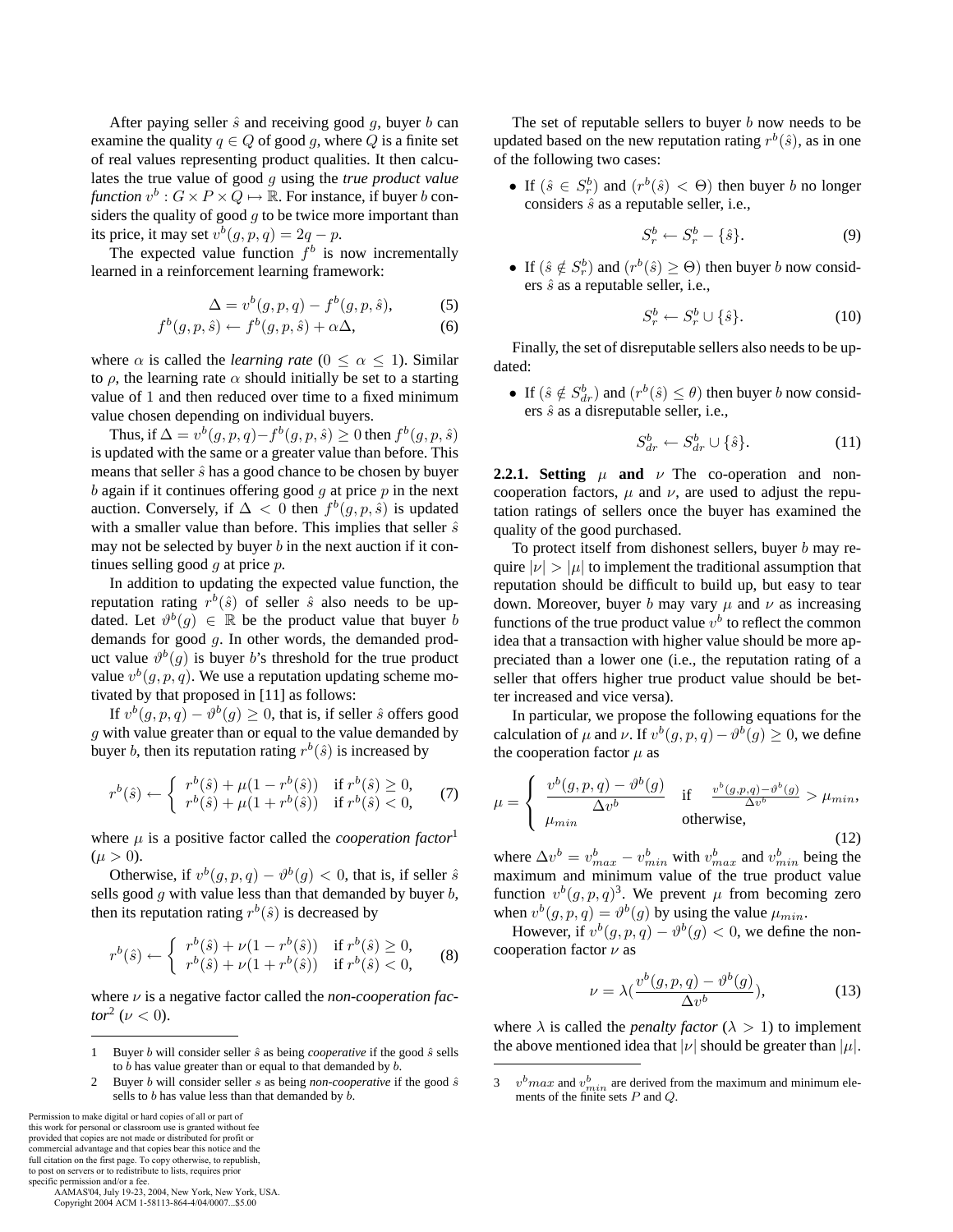If applying equation (8) using  $\nu$  as defined in (13) results in the updated value  $r^{b}(\hat{s}) \leq -1$ , that is, seller  $\hat{s}$  is so noncooperative, then buyer  $b$  will place  $\hat{s}$  in the disreputable set  $S_{dr}^{b}$  by setting  $r^{b}(\hat{s}) = \theta$ .

#### **2.3. Selling Algorithm**

Consider the scenario where a seller  $s \in S$  has to decide on the price to sell some good  $q$  to a buyer  $b$ . Let  $B$ be the (finite) set of buyers in the marketplace, and let function  $h^s: G \times P \times B \mapsto \mathbb{R}$  estimate the expected profit for seller s. Thus, the real number  $h^{s}(g, p, b)$  represents the expected profit for seller s if it sells good q at price  $p$  to buyer b. Let  $c^{s}(q, b)$  be the cost of seller s to produce good g for buyer b. Note that seller s may produce various versions of good g, which are tailored to meet the needs of different buyers. Seller s will choose a price  $\hat{p}$  greater than or equal to cost  $c^s(g, b)$  to sell good g to buyer b such that its expected profit is maximized:

$$
\hat{p} = \arg \max_{\substack{p \in P \\ p \ge c^s(g, b)}} h^s(g, p, b), \tag{14}
$$

where in this case arg is an operator such that arg  $h^{s}(g, p, b)$ returns p.

The expected profit function  $h^s$  is learned incrementally using reinforcement learning:

$$
h^{s}(g, p, b) \leftarrow h^{s}(g, p, b) + \alpha(\phi^{s}(g, p, b) - h^{s}(g, p, b)),
$$
\n(15)

where  $\phi^{s}(q, p, b)$  is the actual profit of seller s if it sells good  $q$  at price  $p$  to buyer  $b$ , and is defined as follows:

$$
\phi^s(g, p, b) = \begin{cases} p - c^s(g, b) & \text{if seller } s \text{ wins the auction,} \\ 0 & \text{otherwise.} \end{cases}
$$
 (16)

Thus, if seller s does not win the auction then  $(\phi^s(q, p, b)$  –  $h^{s}(g, p, b)$  is negative, and by (15),  $h^{s}(g, p, b)$  is updated with a smaller value than before. This means that price  $\hat{p}$ will probably not be chosen again to sell good  $q$  to buyer b in future auctions, but rather some lower price will. Conversely, if seller s wins the auction then price  $\hat{p}$  will probably be re-selected in future auctions.

If seller  $s$  succeeded in selling good  $g$  to buyer  $b$  once, but subsequently fails for a number of auctions, say for m consecutive auctions (where  $m$  is seller  $s$  specific constant), then it may not only be because s has set a too high price for good  $g$ , but probably also because the quality of  $g$  does not meet buyer b's expectation. Thus, in addition to lowering the price via equation (15), seller s may optionally add more value (quality) to g by increasing its production  $cost^4$ :

$$
c^s(g, b) \leftarrow (1 + Inc)c^s(g, b), \tag{17}
$$

4 This supports the common assumption that it costs more to produce high quality goods.

Permission to make digital or hard copies of all or part of this work for personal or classroom use is granted without fee provided that copies are not made or distributed for profit or commercial advantage and that copies bear this notice and the full citation on the first page. To copy otherwise, to republish, to post on servers or to redistribute to lists, requires prior specific permission and/or a fee.

 AAMAS'04, July 19-23, 2004, New York, New York, USA. Copyright 2004 ACM 1-58113-864-4/04/0007...\$5.00

where Inc is seller s specific constant called the *quality increasing factor*.

In contrast, if seller  $s$  is successful in selling good  $g$  to buyer  $b$  for  $n$  consecutive auctions, it may optionally reduce the quality of good  $g$ , and thus try to further increase its future profit:

$$
c^s(g, b) \leftarrow (1 - Dec)c^s(g, b), \tag{18}
$$

where Dec is seller s specific constant called the *quality decreasing factor*.

#### **3. Experimental Results**

We have performed extensive experimentation to measure the value of our model on both microscopic and macroscopic levels. On the micro level, we were interested in examining the individual benefit of agents, particularly their level of satisfaction. Our experimental results confirm that in both modest and large-sized marketplaces, buyers and sellers following our proposed algorithms achieve better satisfaction than buyers and sellers who only use reinforcement learning, with the buyers not modelling sellers' reputation and the sellers' not adjusting product quality [7]. On the macro level, we studied how a marketplace populated with our buyers and sellers would behave as a whole. Our results show that such a marketplace can reach an equilibrium state where the agent population remains stable (as some sellers who repeatedly fail to sell their goods will decide to leave the market), and that this equilibrium is beneficial for the participant agents [7].

Due to the page limit, this paper only focuses on presenting the micro experimental results of large-sized marketplaces. We simulate a large marketplace populated with 160 sellers and 120 buyers using Java 2. The seller population is divided into four groups:

- Group A consists of seller  $s_0, s_1, \dots$ , and  $s_{39}$  that offer goods with quality chosen randomly from the interval [32.0, 42.0].
- Group B consists of seller  $s_{40}$ ,  $s_{41}$ , ..., and  $s_{79}$ . These are dishonest sellers who try to attract buyers with high quality goods ( $q = 45$ ) and then cheat them with really low quality ones  $(q = 1)$ .
- Group C consists of seller  $s_{80}, s_{81}, \dots$ , and  $s_{119}$  that offer goods with fixed quality  $q = 39.0$ .
- Group D consists of seller  $s_{120}$ ,  $s_{121}$ , ..., and  $s_{159}$  that also offer goods with an initial quality of 39.0. However, these sellers follow the proposed selling algorithm to improve the quality of their goods.

The buyer population is divided into two groups: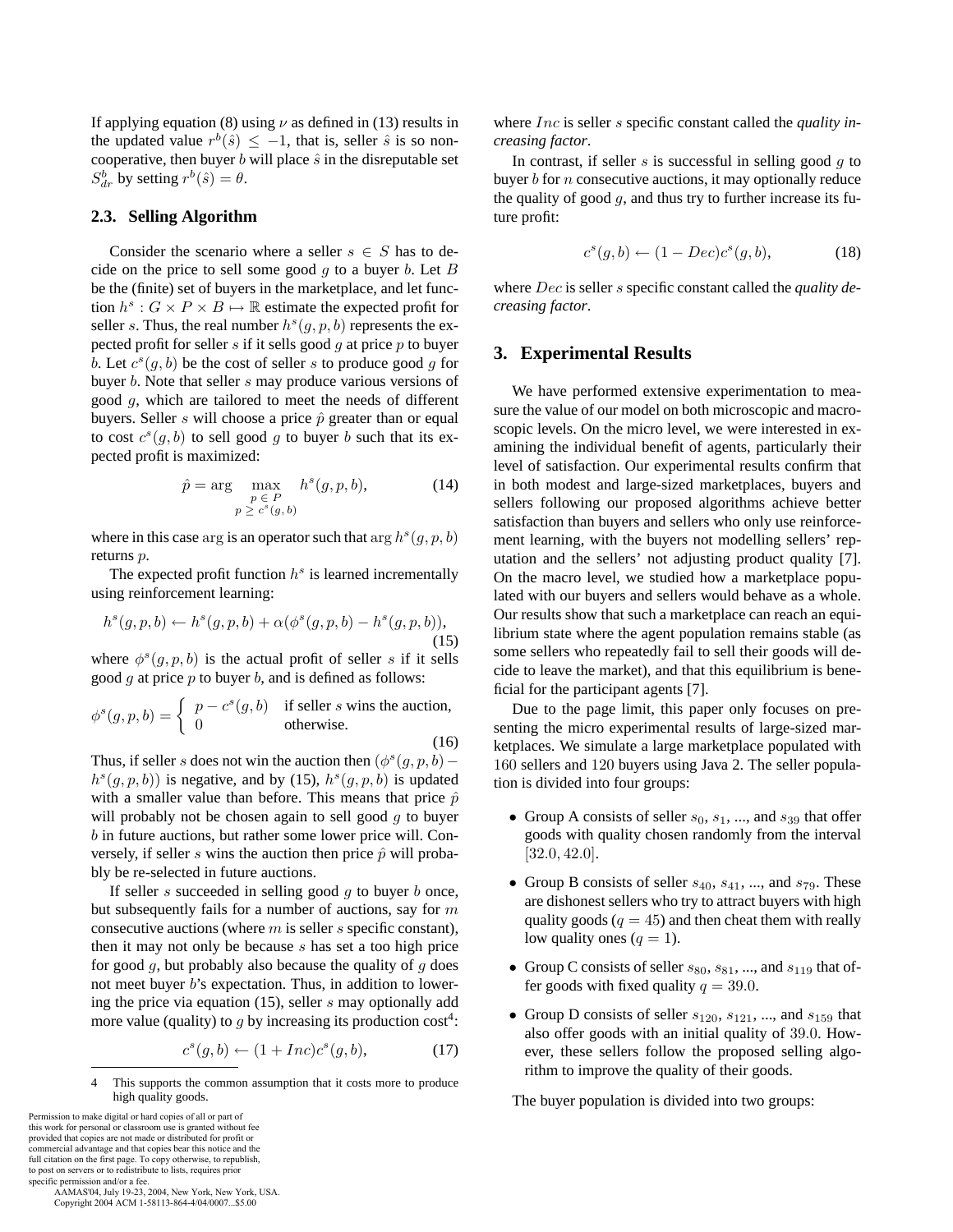- Group I consists of buyer  $b_0$ ,  $b_1$ , ..., and  $b_{59}$ . These buyers use reinforcement learning alone and do not model sellers' reputation.
- Group II consists of buyer  $b_{60}$ ,  $b_{61}$ , ..., and  $b_{119}$ . These buyers follow the proposed buying algorithm.

Other parameters are as follows:

- Quality is chosen equal to cost to support the common assumption that it costs more to produce high quality goods. The true product value function  $v^b(p, q) =$ 3.5q – p, and the demanded product value  $\vartheta^b(g)$  = 100. Thus, even when a seller has to sell at cost, it must offer goods with quality of at least 40 in order to meet the buyers' requirement<sup>5</sup>.
- If  $v^b \vartheta^b \geq 0$ , we define the cooperation factor  $\mu$ as in equation (12), where  $\mu_{min} = 0.005$ ,  $v_{max}^b =$  $3.5q_{max} - p_{min}, v_{min}^{b} = 3.5q_{min} - p_{max}, q_{max} =$  $p_{max} = 49.0$ , and  $q_{min} = p_{min} = 1.0$ . In this definition, we vary  $\mu$  as an increasing function of  $v^b$  to reflect the idea that the reputation rating of a seller that offers higher product value should be better increased. We prevent  $\mu$  from becoming zero when  $v^b = \vartheta^b$  by using the value of  $\mu_{min}$ .
- If  $v^b \vartheta^b < 0$ , we define the noncooperation factor  $\nu$  as in equation (13), where we set the penalty factor  $\lambda = 3$ . In this definition, we also vary  $\nu$  as an increasing function of  $v^b$  to support the idea that the lower product value a seller offers, the more its reputation rating should be decreased. The use of factor  $\lambda > 1$ indicates that a buyer will penalize a non-cooperative seller  $\lambda$  times greater than it will award a cooperative seller. This implements the traditional assumption that reputation should be difficult to build up, but easy to tear down.
- $\rho$  and  $\alpha$  are both initially set to 1 and decreased over time (by factor 0.9997) down to  $\rho_{min} = \alpha_{min} = 0.1$ .  $\Theta = 0.5, \theta = -0.9, m = n = 10, \text{ and } Inc = Dec =$ 0.05.

It should be obvious from the settings that a successful buyer should focus its business on group D of sellers and try to keep away from the other groups.

#### **3.1. Buyers' Satisfaction**

We compare the satisfaction of a buyer following the proposed algorithm with that of a buyer not modelling sellers' reputation by looking at the numbers of purchases they make to the four groups of sellers, and alternatively the histograms of true product values that they obtain. We are

Permission to make digital or hard copies of all or part of this work for personal or classroom use is granted without fee provided that copies are not made or distributed for profit or commercial advantage and that copies bear this notice and the full citation on the first page. To copy otherwise, to republish, to post on servers or to redistribute to lists, requires prior

specific permission and/or a fee. AAMAS'04, July 19-23, 2004, New York, New York, USA. Copyright 2004 ACM 1-58113-864-4/04/0007...\$5.00

also interested in seeing how much better the buyer following the proposed algorithm is able to avoid interaction with the group of dishonest sellers. The experimental results reported here are based on the average taken over the respective populations of the two groups of buyers.

Table 1 shows the number of purchases made to the four groups of sellers by the buyer not modelling sellers' reputation (labelled as  $b_I$ ), and the buyer following the proposed algorithm (labelled as  $b_{II}$ ). As showed in the table, buyer  $b_{II}$  makes about 315, 490, and 406 fewer purchases (or 33.6%, 75.4%, and 33.9% fewer) from group A, B, and C of sellers respectively, compared to the number of purchases made to these three groups of sellers by buyer  $b_I$ . In addition, buyer  $b_{II}$  makes approximately 1210 more purchases (or 54.6% more) from group D of sellers, compared to the number of purchases made to that group by buyer  $b_I$ . In other words, buyer  $b_{II}$  focuses its business on the best group of sellers (group D) and stays away from the undesired ones, and therefore obtains better satisfaction.

|     |       |       | Group A   Group B   Group C   Group D |        |
|-----|-------|-------|---------------------------------------|--------|
| Dт  | 937.0 | 650.2 | 1196.0                                | 2216.8 |
| bіi | 622.2 | 160.0 | 790.3                                 | 3427.5 |

**Table 1. Number of purchases made to four groups of sellers by the buyer not modelling sell**ers' reputation  $(b_I)$ , and the buyer following the proposed algorithm ( $b_{II}$ ).

As an alternative view, Figure 1(a) and (b) below present the histograms of product values obtained by a buyer not maintaining reputation ratings of sellers, and by a buyer following the proposed buying algorithm, respectively. The histograms clearly show that the buyer following the proposed algorithm receives fewer goods with low values (65 - 105) and more goods with high value (110), and is therefore better satisfied. In particular, the buyer following the proposed algorithm makes about 2400 more purchases with high mean product value of 110 (or about 16 times greater) than those made by the buyer not modelling sellers' reputation.

We are also interested in seeing how much better the buyer using the proposed algorithm is able to avoid interaction with the group of dishonest sellers (i.e., group B), compared to the buyer not modelling sellers' reputation. Figure 2(a) and (b) show the profits made by the dishonest sellers from the buyer not modelling sellers' reputation and from the buyer following the proposed algorithm, respectively.

<sup>5</sup> Because  $v^b(p, q) = 3.5q - p$  and  $3.5(40) - 40 = 100$ .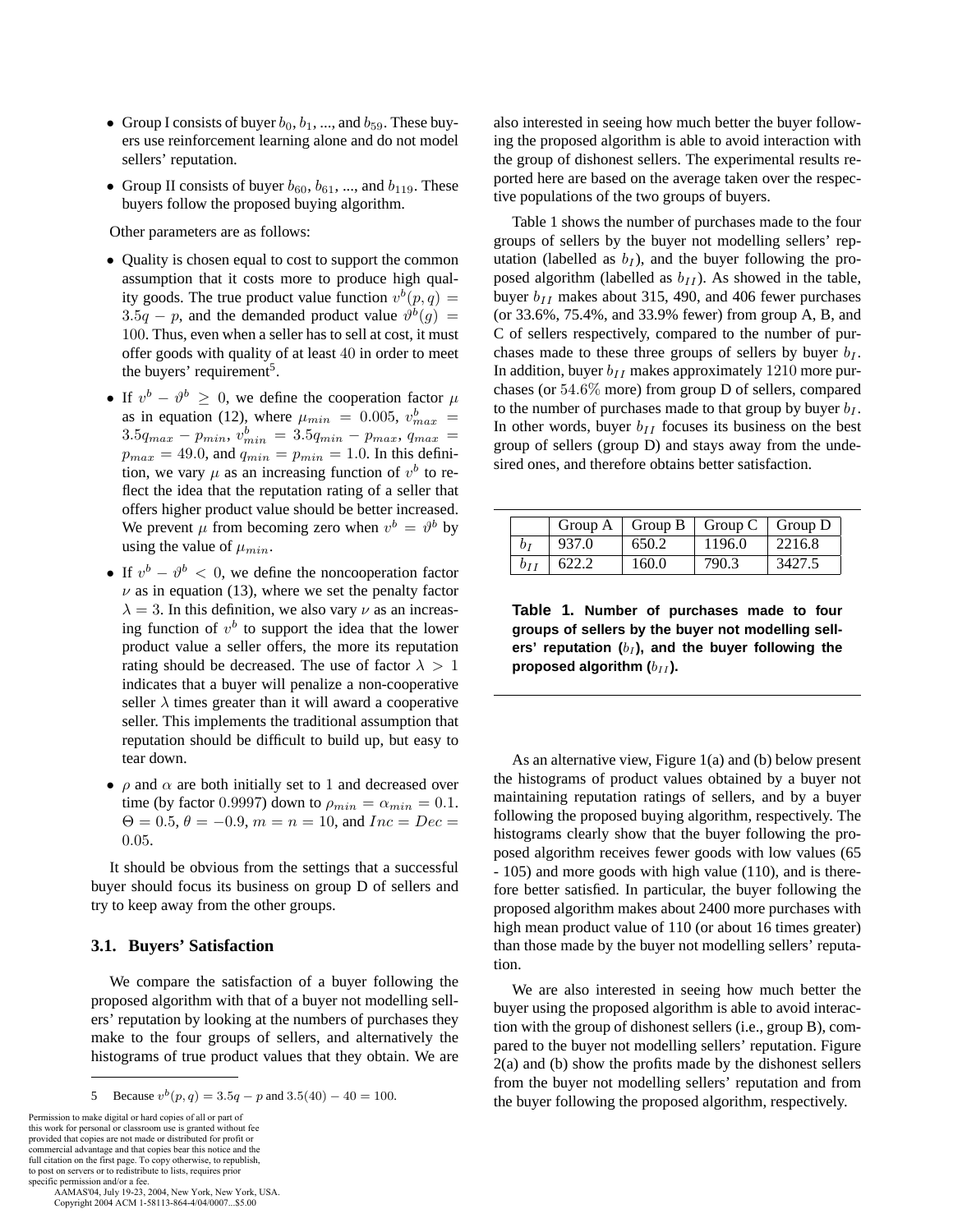

**Figure 1. Histograms of true product values obtained by a buyer not modelling sellers' reputation (a), and by a buyer following the proposed buying algorithm (b).**



**Figure 2. Graphs of profit values made by the dishonest sellers from a buyer not modelling sellers' reputation (a), and from a buyer following the proposed buying algorithm (b).**

We can see that graph (a) is higher than graph (b), in-Permission to make digital or hard copies of all or part of

this work for personal or classroom use is granted without fee provided that copies are not made or distributed for profit or commercial advantage and that copies bear this notice and the full citation on the first page. To copy otherwise, to republish, to post on servers or to redistribute to lists, requires prior specific permission and/or a fee.

 AAMAS'04, July 19-23, 2004, New York, New York, USA. Copyright 2004 ACM 1-58113-864-4/04/0007...\$5.00

dicating that the dishonest sellers are able to make more profit from those buyers that do not model sellers' reputation. Moreover, the profit in graph (b) is reduced to zero after about 2700 auctions, implying that from that point on the dishonest sellers are not able to make any profit from the buyer following the proposed algorithm, since they are considered as disreputable sellers and therefore no longer chosen by the buyer.

## **3.2. Sellers' Satisfaction**

We compare the satisfaction level of the four groups of sellers by examining their sales and profits made to a buyer. The results shown are based on the average taken over the population of all buyers in the market.

Table 2 presents the number of sales made by the four groups of sellers to a buyer.

|       |       | Group A   Group B   Group C   Group D |        |
|-------|-------|---------------------------------------|--------|
| 779.6 | 405.1 | 993.2                                 | 2822 L |

#### **Table 2. Number of sales made by four groups of sellers to a buyer.**

Group D is able to make the most number of sales. In particular, the number of sales made by this group is approximately 3.6 times greater than that made by group A, 7 times greater than that made by group B, and 2.8 times greater than that made by group C, respectively.

Alternatively, Figure 3(a), (c), and (d) show the graphs of profit values made from a buyer by group A, C, and D of sellers, respectively. The goods offered by sellers in group A usually do not meet the buyers' need since their quality is chosen randomly. As a result, this group of sellers receives low profit (graph (a)). The dishonest sellers in group B attract buyers with high quality goods and then cheat them with really low quality ones to make big profit. Consequently, their sales are on and off (mostly made to the group of buyers that do not model sellers' reputation as shown in Figure 2), resulting in greatly fluctuating profit (graph (b)). Group C of sellers offers goods with fixed quality and is able to make relatively high profit in the first 1500 auctions. However, as the sellers in group D improve the quality of their goods, the sellers in group C start losing their sales in the long run. Graph (c) shows that their profit begins to go down after about 1500 auctions, and reaches the mean of about 0.25 after 3500 auctions. Although sellers in group D start with relatively low quality goods, they consider improving the quality of their goods according to the proposed selling algorithm. As a result, they make more and more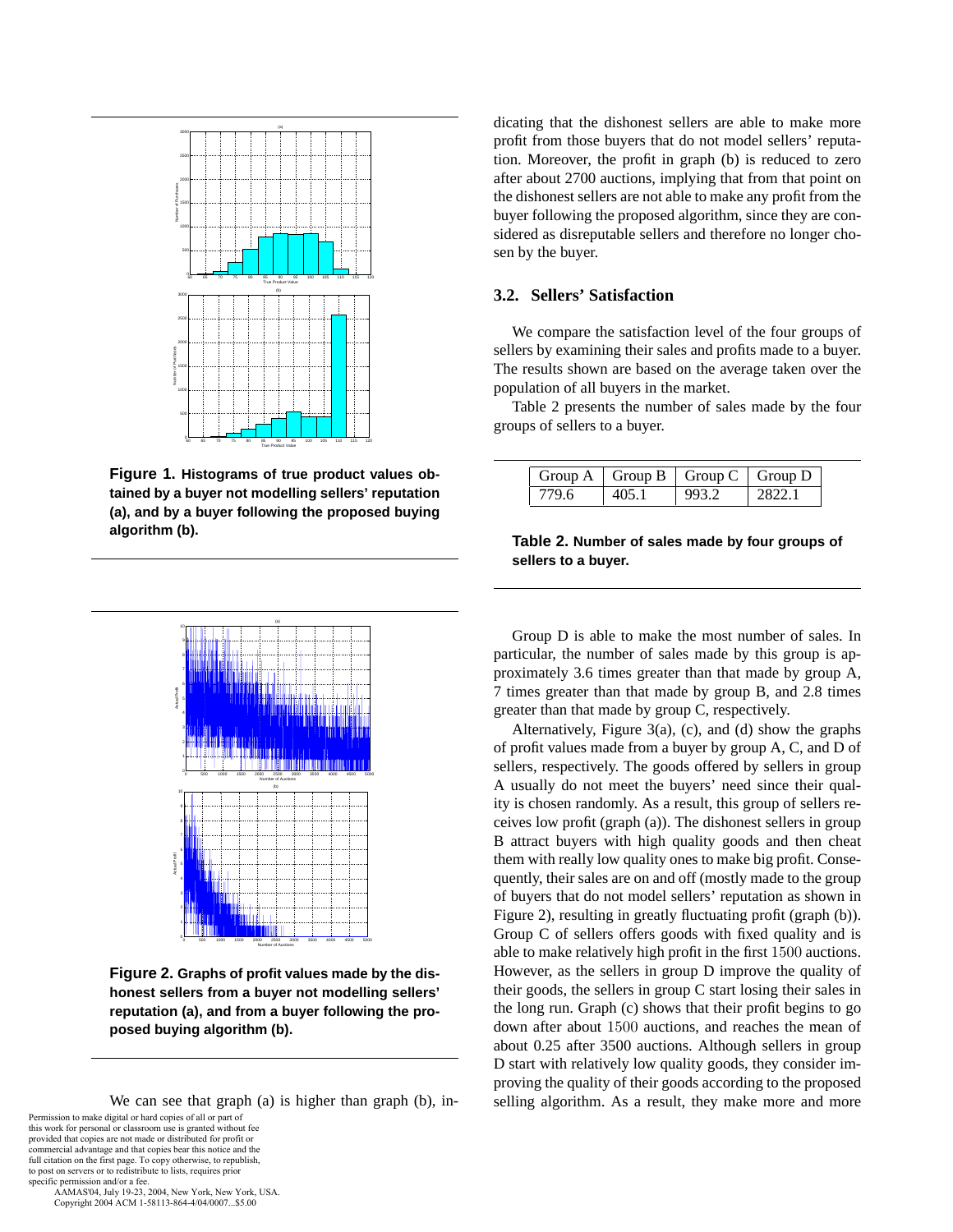sales and their profit increases substantially after 1500 auctions, reaching the mean of about 1.25 (graph (d)), which is five times greater than that of group C.



**Figure 3. Graphs of actual profit made by group A (a), group B (b), group C (c), and group D of sellers (d).**

In summary, our experimental results show that in largesized marketplaces, buyers and sellers following our proposed algorithms achieve better satisfaction than buyers and sellers who only use reinforcement learning but the buyers do not model sellers' reputation and the sellers do not consider adjusting product quality. Similar results are also con-

Permission to make digital or hard copies of all or part of this work for personal or classroom use is granted without fee provided that copies are not made or distributed for profit or commercial advantage and that copies bear this notice and the full citation on the first page. To copy otherwise, to republish, to post on servers or to redistribute to lists, requires prior specific permission and/or a fee.

 AAMAS'04, July 19-23, 2004, New York, New York, USA. Copyright 2004 ACM 1-58113-864-4/04/0007...\$5.00

firmed in experiments of modest-sized marketplaces, which are omitted here due to the paper's page limit.

# **4. Discussion and Conclusion**

This research provides an effective mechanism for modelling reputation in electronic marketplaces where sellers may alter the quality of their goods, over time. A number of researchers have investigated the modelling of reputation. Yu and Singh develop a general model for trust, focusing on acquiring information from other agents in an agent community [11]. Their scheme to update the trust rating of agents uses constant factors and does not take into consideration the extent to which an agent has (or has not) cooperated. That is, a greatly cooperative agent and a slightly cooperative agent will receive the same increasing amount in their trust ratings. Similarly, a greatly disappointing agent and a slightly disappointing agent will receive the same decreasing amount in their trust ratings. In contrast, we have variable cooperative and non-cooperative factors, to allow for agents who greatly disappoint to be more seriously penalized. In addition, we propose a specific formula for setting the co-operation and non-cooperation factors, to provide protection from potentially dishonest sellers.

We can in fact prove that with  $\mu$ ,  $\nu$  defined according to formulas (12) and (13), a buying agent cannot be infinitely harmed by a dishonest seller if it sets the penalty factor  $\lambda$ properly<sup>6</sup>. This reinforces the importance of our particular approach in untrusted environments.

Esfandiari and Chandrasekharan [3] introduce a model for trust acquisition and trust propagation. However, their definition of trust does not make a clear distinction between distrust and lack of knowledge about trust. In contrast, our approach uses a reputation function that maps sellers to the range  $(-1, 1)$ , allowing a buyer to assign the neutral value of zero to new sellers that it has no experience about. In addition, in contrast to [3], our proposed reputation mechanism enables buying agents to quickly identify the reputable sellers while avoiding the disreputable ones. This is achieved by introducing the reputation and disreputation thresholds and incorporating the reputable and disreputable sets into the buying algorithm.

Our research also compliments that of Breban and Vassileva [1], that examines the value of modelling trust in order to form coalitions in multi-agent environments. Although their focus is on how best to organize agents into groups, the work is consistent with ours in that it allows for an evolution of trust over time and advocates the value of reaching equilibrium within agent societies.

This research also provides an alternative to the design of buying and selling agents in electronic marketplaces,

<sup>6</sup> The proof is omitted here, for lack of space. See [7] for details.